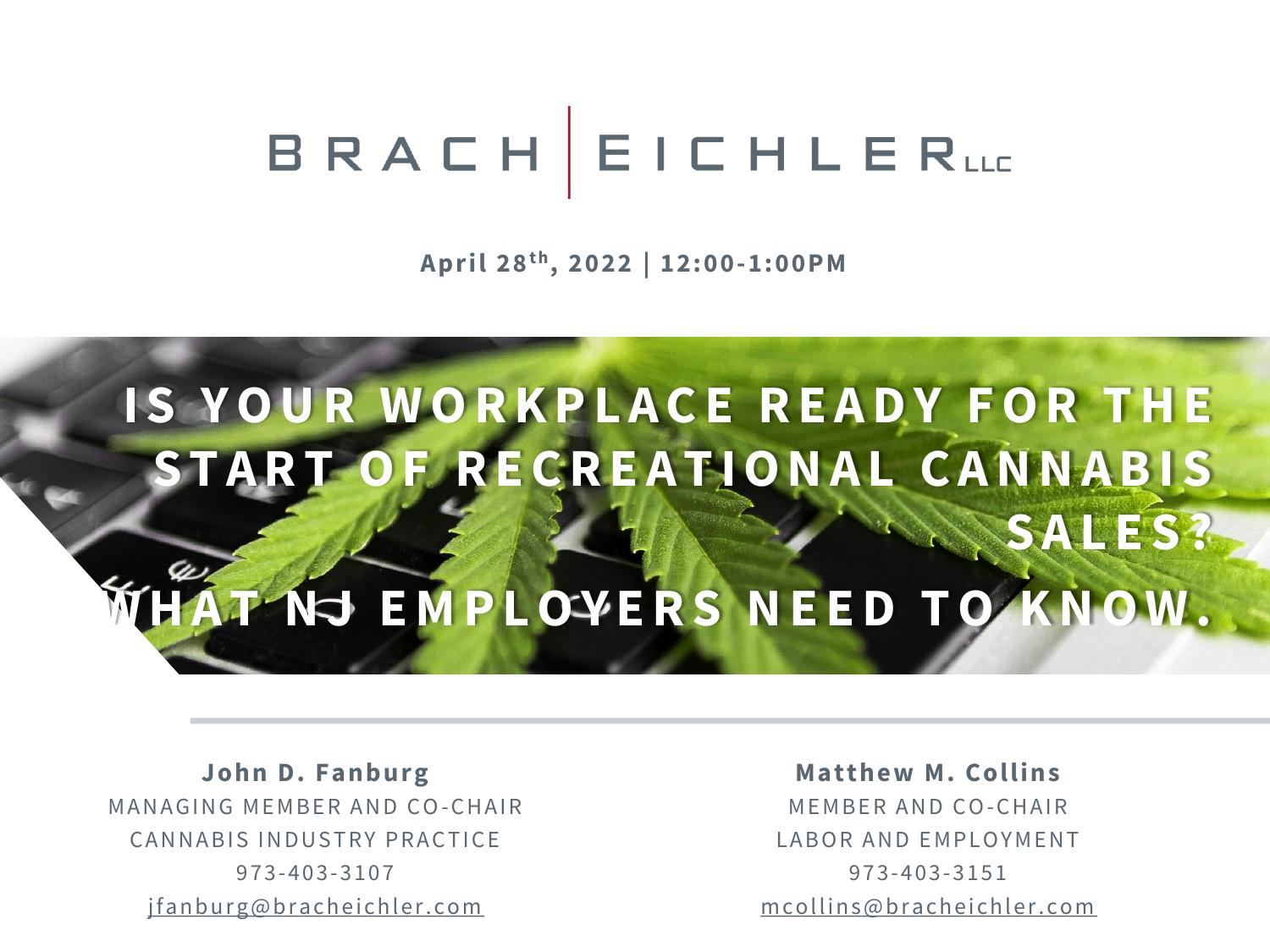#### **O V E R V I E W**

- How Did We Get Here?
	- $\triangleright$  Brief history of key NJ cannabis laws/events
- Where Are We Now?
	- ➢ Summary of key employer obligations/employee rights regarding cannabis and the NJ workplace
	- ➢ Impact of cannabis laws on continuing operations of NJ employers
- Your Questions

#### **BRACH EICHLER**uc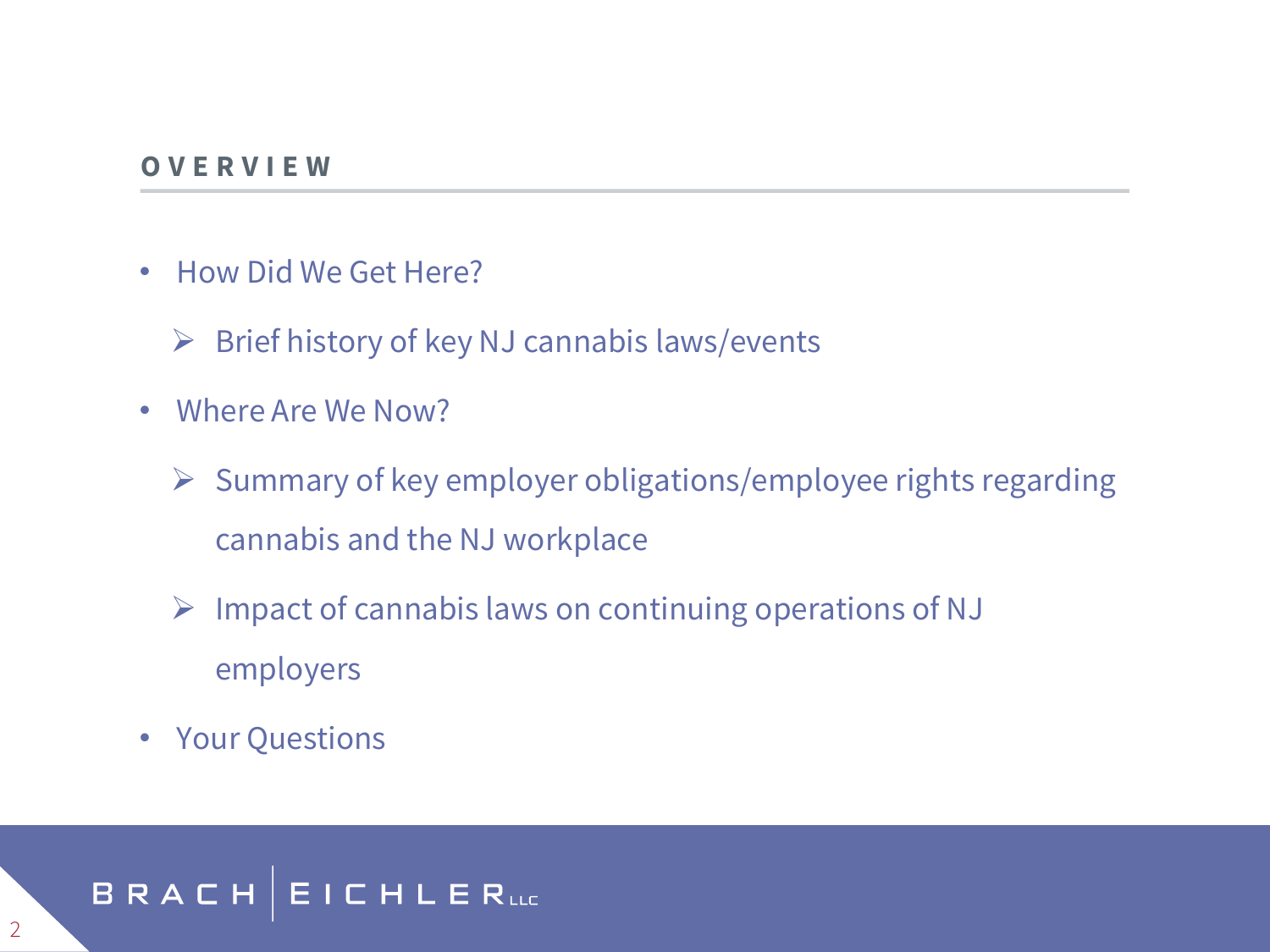#### **GET HERE? A BRIEF HISTORY**

- January 18, 2010 Medical marijuana legalized
- July 2, 2019 Medicinal marijuana program expanded

➢ The Jake Honig Compassionate Use Medical Cannabis Act

- March 2020 NJ Supreme Court rules adverse action against medical card registrant might be disability discrimination
- Currently, over 100,000 NJ residents have medical marijuana cards

#### BRACH **EICHLER**uc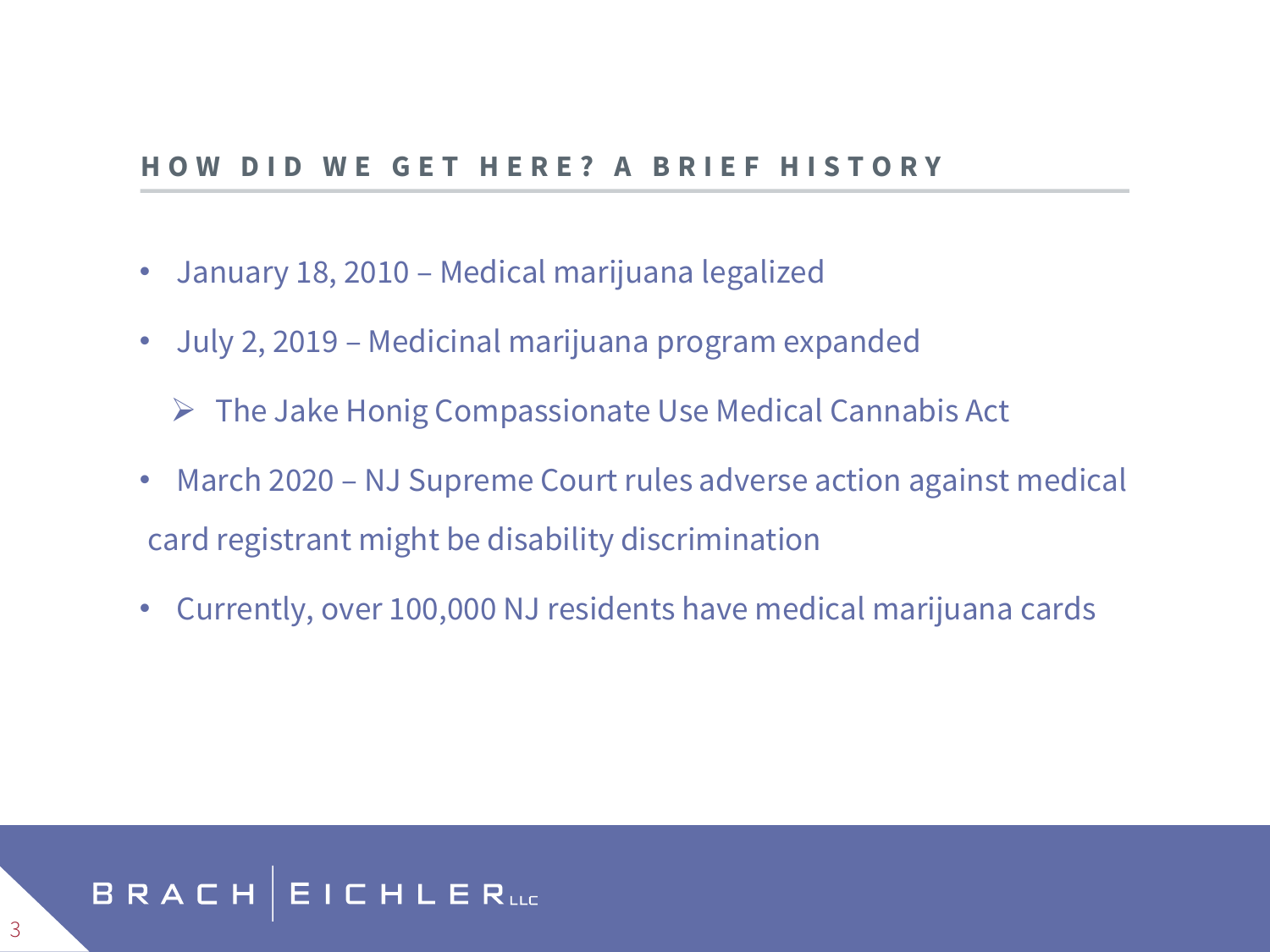#### **A N D T H E N C A M E …**

#### **L A W F U L A D U L T U S E O F C A N N A B I S**

- November 3, 2020 Voter referendum approved
- February 22, 2021 Implementing legislation enacted
	- $\triangleright$  The New Jersey Cannabis Regulatory, Enforcement Assistance and Marketplace Modernization Act ("CREAMMA")

| <b>STATE QUESTION NO. 1</b>                                                                                                                                                                                                                                                                                                                                                                                                                                                                                    |                                               |
|----------------------------------------------------------------------------------------------------------------------------------------------------------------------------------------------------------------------------------------------------------------------------------------------------------------------------------------------------------------------------------------------------------------------------------------------------------------------------------------------------------------|-----------------------------------------------|
| <b>CONSTITUTIONAL AMENDMENT</b><br>TO LEGALIZE MARIJUANA                                                                                                                                                                                                                                                                                                                                                                                                                                                       |                                               |
| Do you approve amending the Constitution to legalize a controlled form<br>of marijuana called "cannabis"?<br>Only adults at least 21 years of age could use cannabis. The State<br>commission created to oversee the State's medical cannabis program<br>would also oversee the new, personal use cannabis market.<br>Cannabis products would be subject to the State sales tax. If authorized<br>by the Legislature, a municipality may pass a local ordinance to charge<br>a local tax on cannabis products. | Do:<br>tax de<br>appro<br>toon<br>of w<br>ded |
| <b>INTERPRETIVE STATEMENT</b>                                                                                                                                                                                                                                                                                                                                                                                                                                                                                  |                                               |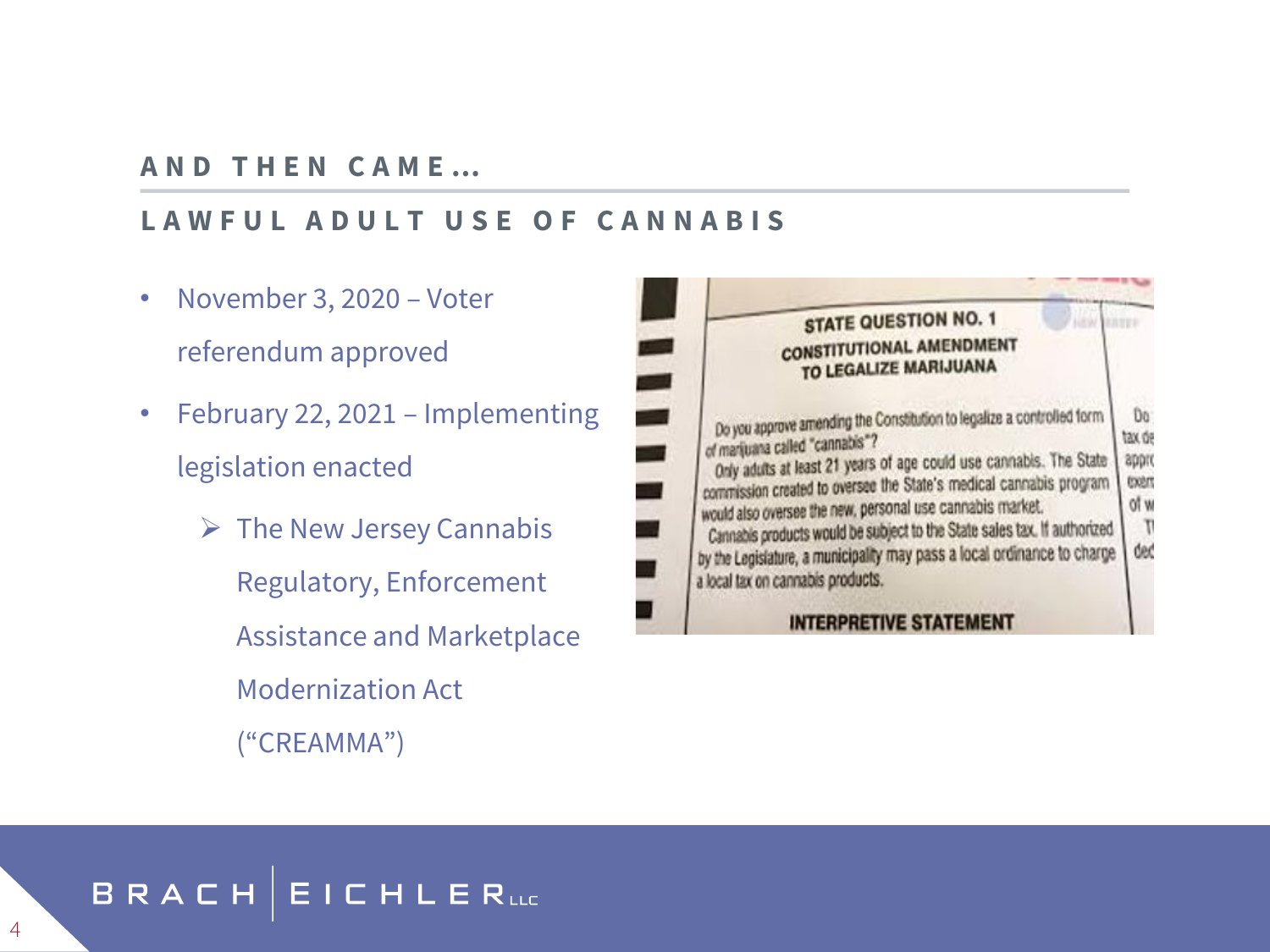#### WHERE ARE THE "FEDS"?

Cannabis remains illegal or any purpose under federal law

> *"Congress specifically placed "marihuana" in Schedule I . . . and defined "marihuana" as all parts of the plant Cannabis sativa L., with certain exceptions for the parts of the plant that are not the source of cannabinoids."*



#### Department of Justice

**STATEMENT OF THE U.S. DEPARTMENT OF JUSTICE** 

**MATTHEW J. STRAIT SENIOR POLICY ADVISOR DIVERSION CONTROL DIVISION DRUG ENFORCEMENT ADMINISTRATION** 

**BEFORE THE** 

HOUSE ENERGY AND COMMERCE COMMITTEE **SUBCOMMITTEE ON HEALTH** UNITED STATES HOUSE OF REPRESENTATIVES

**FOR A HEARING ENTITLED** 

**CANNABIS POLICY - FOR THE NEW DECADE** 

**PRESENTED** 

**JANUARY 15, 2020** 

#### BRACH  $EICHLERuc$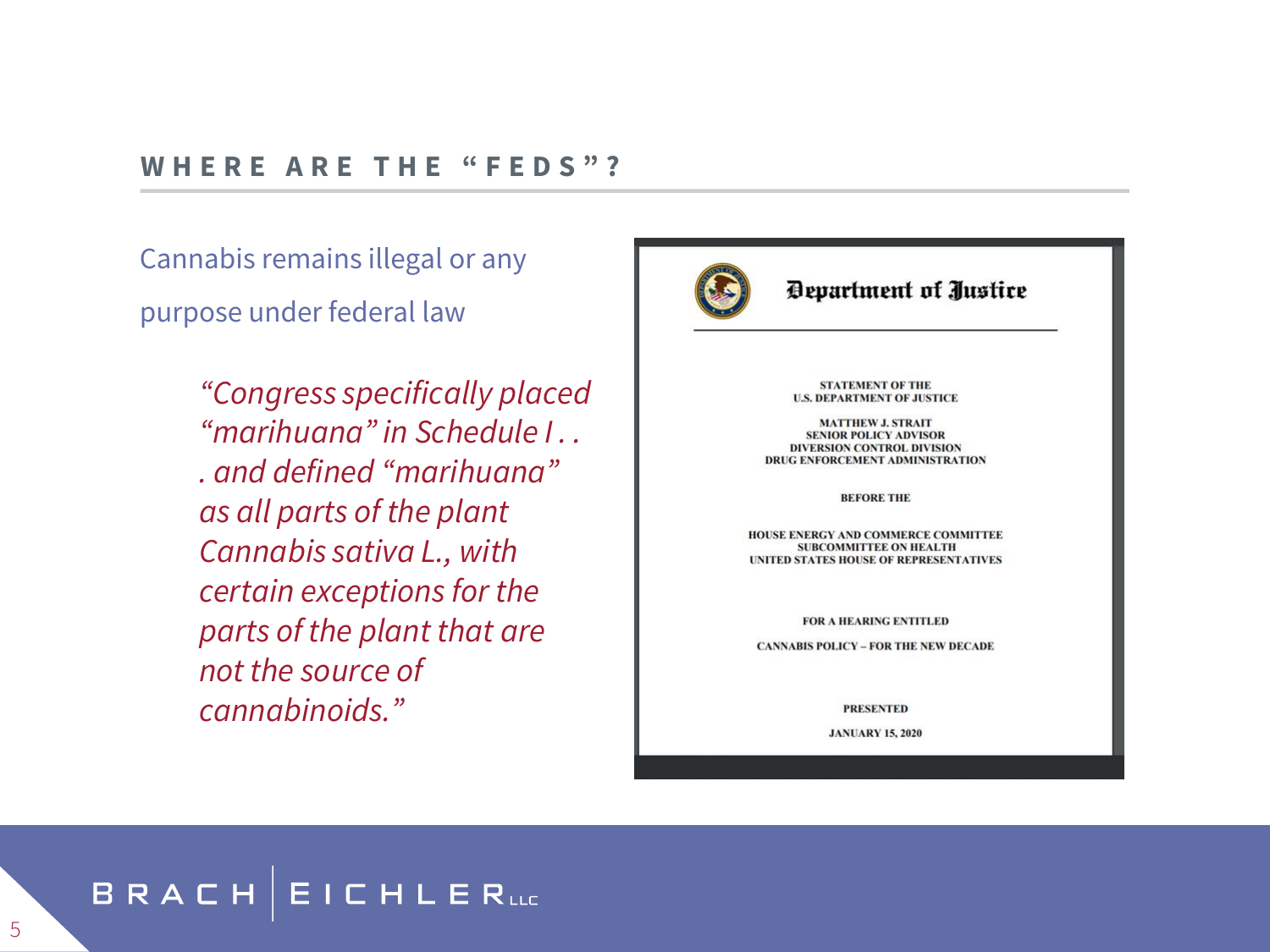#### THIS MEAN FOR NJ EMPLOYERS?

- Most likely, you have employees using recreational or medicinal cannabis
- Three key laws impact employers' treatment of employees using cannabis:
	- ➢ CREAMMA
	- $\triangleright$  The Jake Honig Act
	- ➢ NJ Law Against Discrimination ("NJLAD")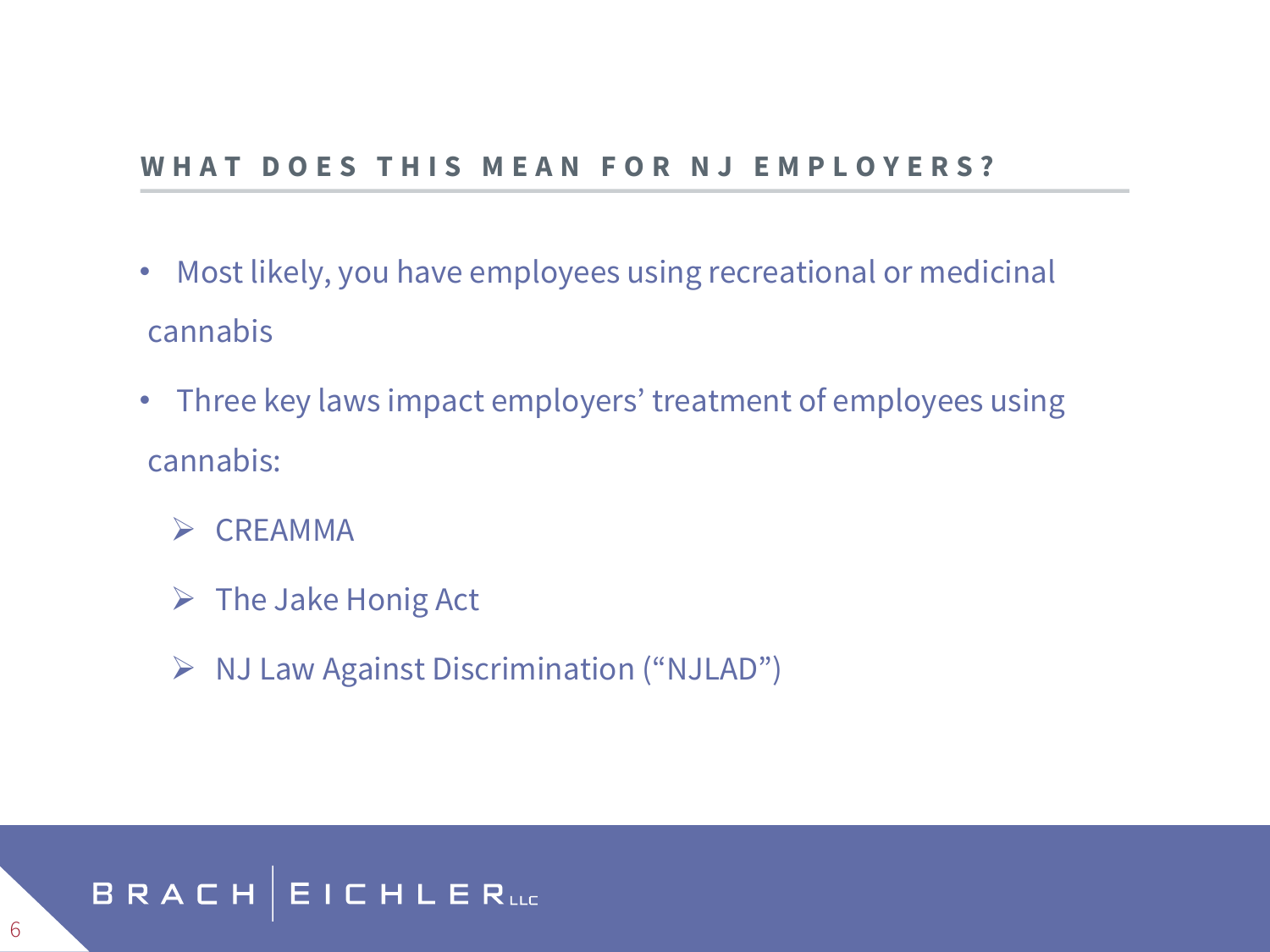#### **W H E R E A R E W E N O W**

#### **E M P L O Y E R P R O H I B I T I O N S U N D E R C R E A M M A**

Employers may **not** take "any adverse action" against an employee:

• "Solely due to the presence of cannabinoid metabolites in the employee's bodily fluid from engaging in conduct permitted under" CREAMMA

#### $-$  or  $-$

• "Because that person does or does not smoke, vape, aerosolize or otherwise use cannabis items"

*The latter provision also includes applicants*

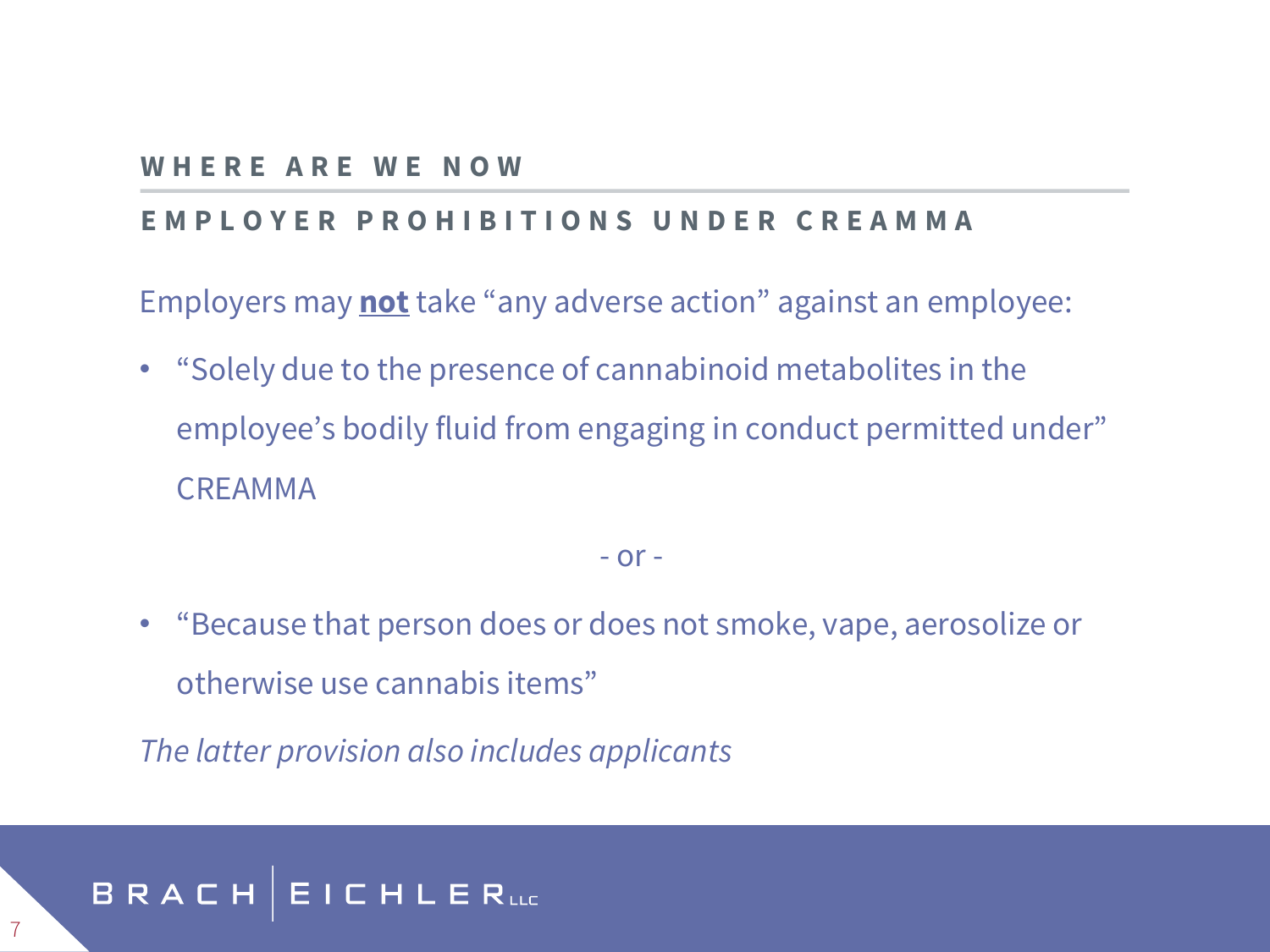#### **W H E R E A R E W E N O W**

#### **P E R M I T T E D W O R K P L A C E R U L E S U N D E R C R E A M M A**

#### **Employers are permitted to:**

- Maintain "a drug- and alcohol-free workplace"
- Prohibit "the possession, transfer, display, transportation, sale and growth" of cannabis "in the workplace"
- Promulgate a policy that employees shall not use cannabis or be intoxicated due to cannabis "during work hours"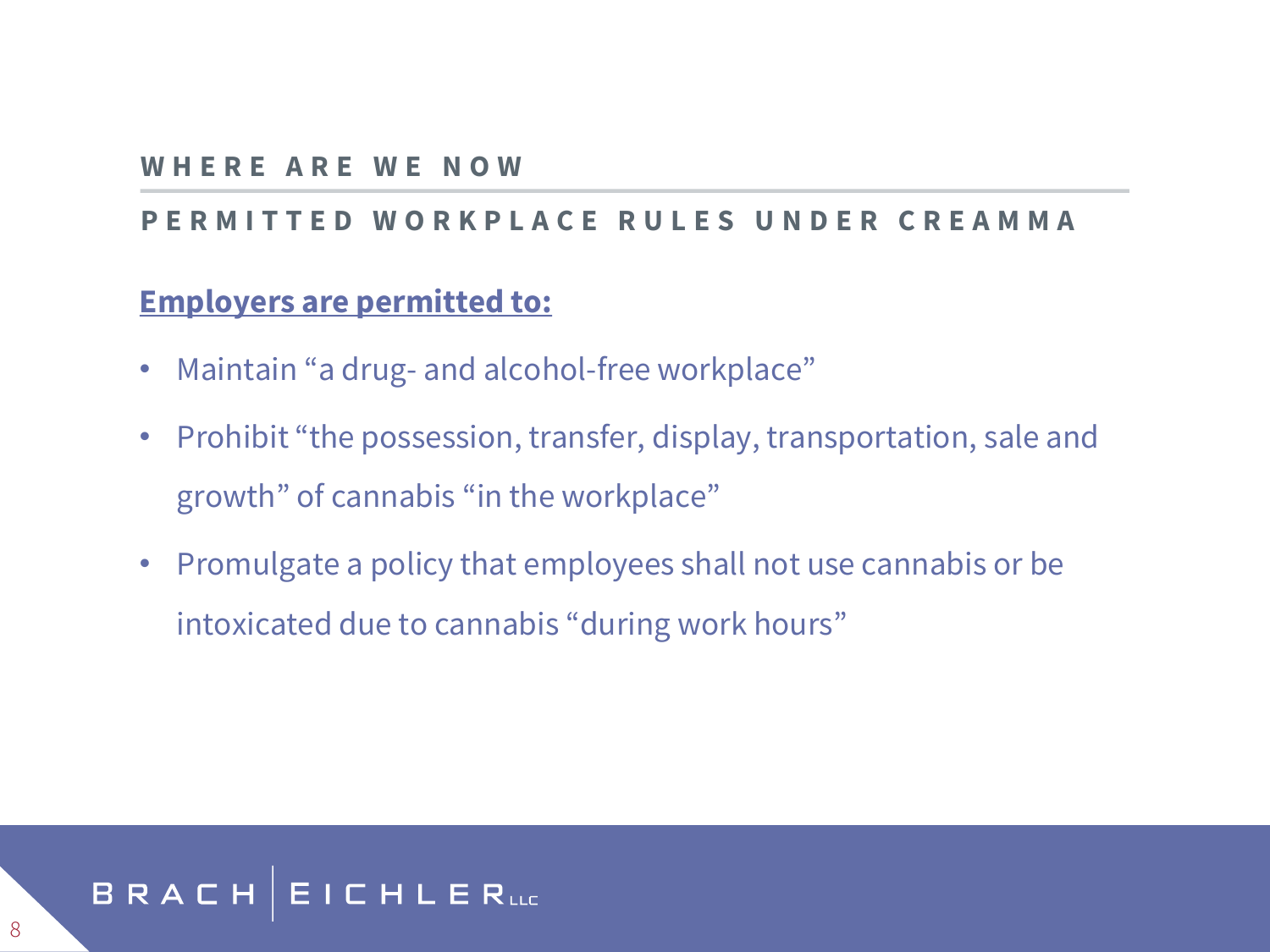#### **W H E R E A R E W E N O W**

#### **PERMITTED BUT REGULATED CONDUCT UNDER CREA**

Any invasive test to detect cannabis must include:

- 1. "Scientifically reliable objective testing methods and procedures, such as testing of blood, urine, or saliva," **and**
- 2. "A physical evaluation in order to determine an employee's state of impairment" to be conducted by an individual with the necessary certification to opine on the employee's state of impairment, or lack thereof, related to the usage of a cannabis item in accordance with CREAMMA.



#### **EICHLER**uc BRACH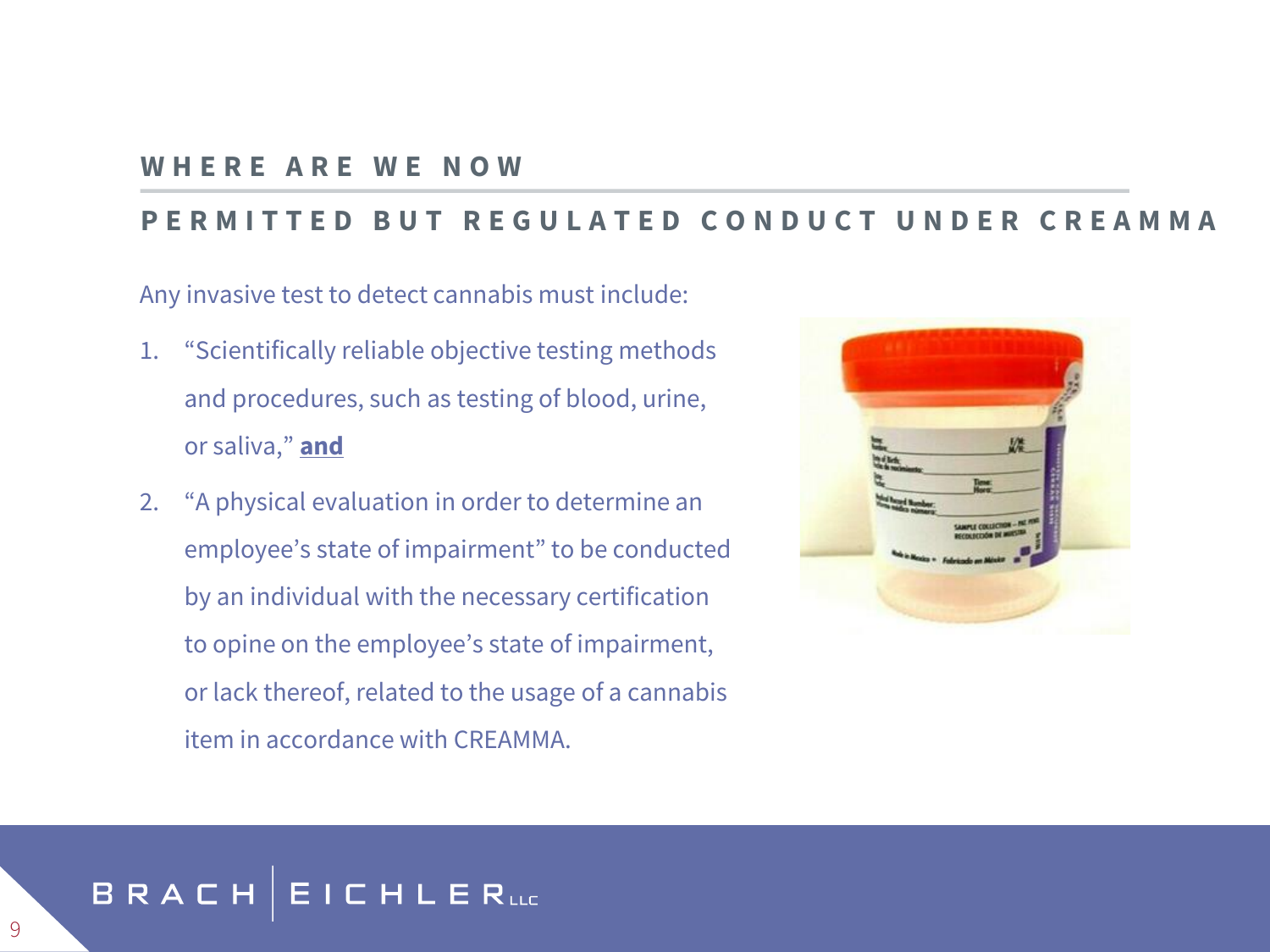### **CREAMMA REGULATES WHO CAN DETERM**

#### **E M P L O Y E E I M P A I R M E N T**

- Individual must have certification as "Workplace Impairment Recognition Expert" ("WIRE")
- WIRE certification to be issued only under regulations adopted by the Commission "in consultation with the Police Training Commission"
- Regulations must include the "minimum curriculum courses of study for the certifications, as well as standards for the commission's approval and continuation of approval of non-profit and for-profit programs, organizations, or schools and their instructors to offer courses of study, and may include the use of a Police Training Commission approved school."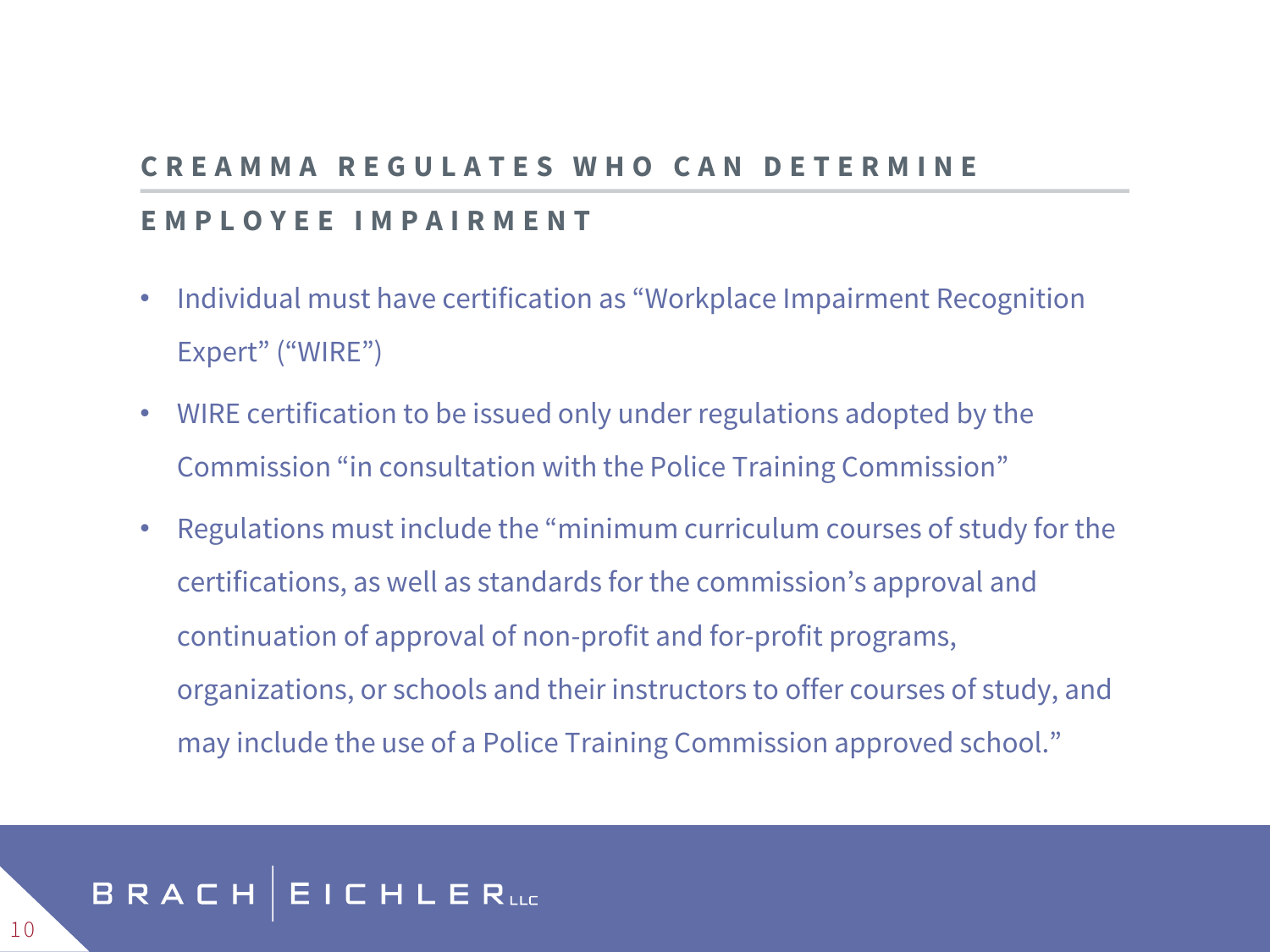#### SO WHAT'S A WIRE CERTIFICATION?

- The law charged the Commission to adopt rules and regulations within 180 days after the law's enactment
- August 19, 2021 Commission published rules & regulations
- WIRE certification requirements not included in regulations
- Regulations provide:
	- "until such time that the Commission, in consultation with the Police Training Commission . . . Develops standards for a [WIRE] certification, no physical evaluation of an employee being drug tested in accordance with [CREAMMA] shall be required."
- As of today, no further guidance on WIRE certification requirements



#### **CHLERLLE** BRACH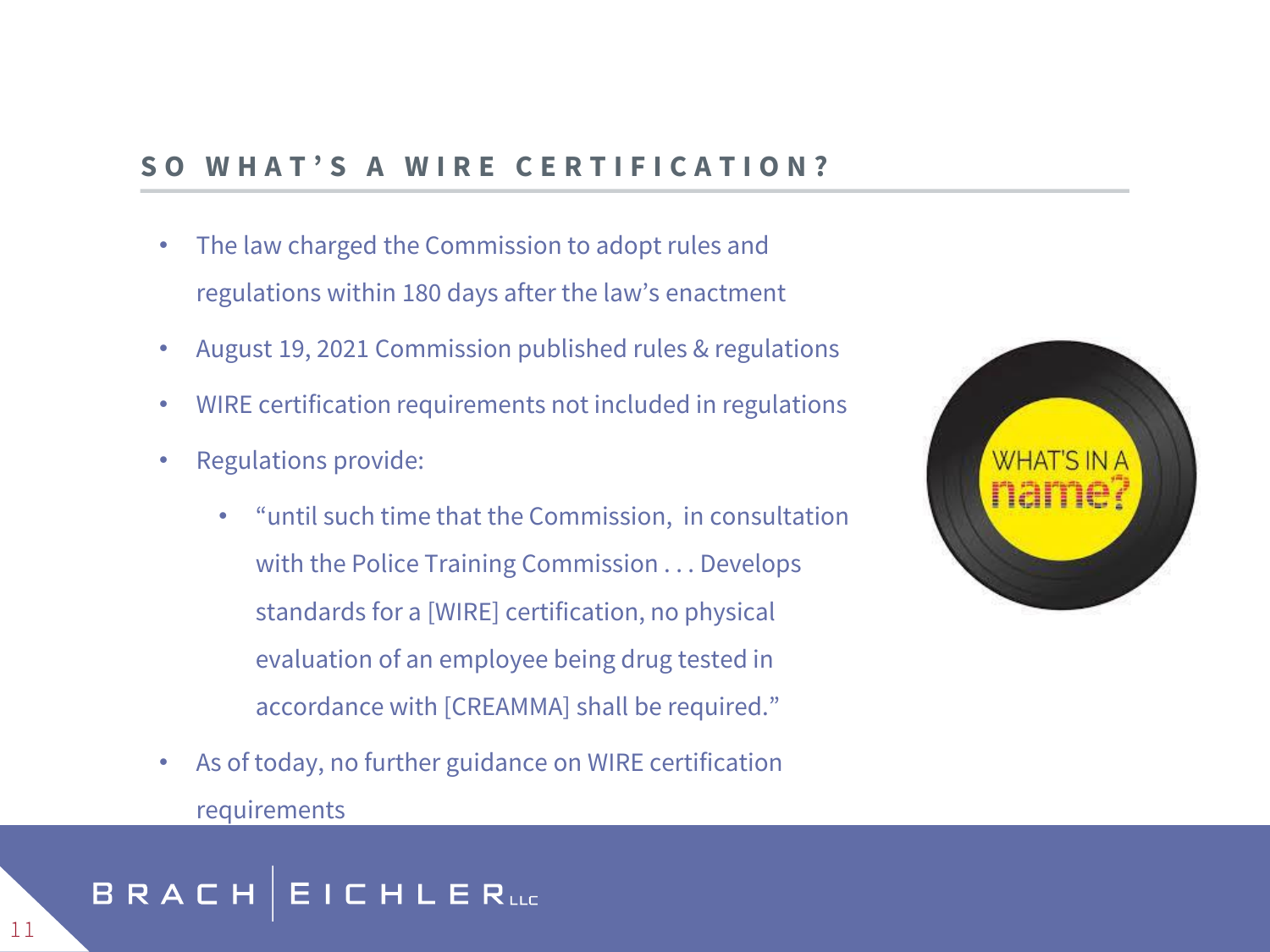### WHAT HAPPENED TO THE OTHER EMPLOYMENT-**R E L A T E D P R O V I S I O N S O F C R E A M M A ?**

- The August 2021 regulations make clear that employment protection provisions of CREAMMA *are* in effect; which means:
	- NJ employers may *not* take "any adverse action" against a person "solely" due to testing positive for cannabis or "because that person does or does not smoke, vape, aerosolize or otherwise use cannabis items"
- Employers face significant challenges and legal exposure when looking to terminate someone suspected to be under the influence of cannabis while at work
	- ➢ NHTSA 2007 Report To Congress "there are currently no evidence-based methods to detect marijuana-impaired driving"
	- ➢ NJ Supreme Court ruling on law enforcement use of Drug Recognition Experts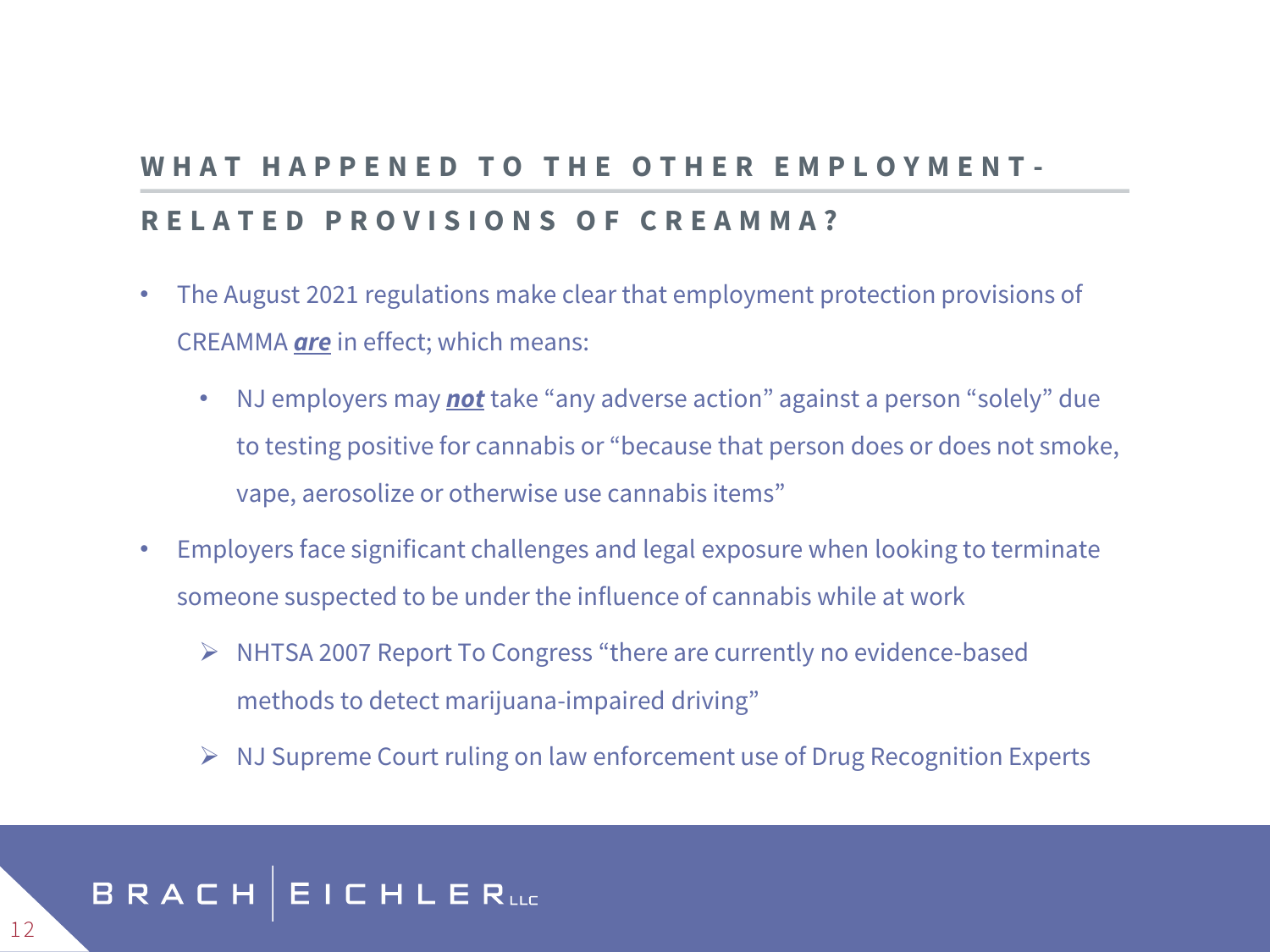#### **I T ' S N O T J U S T C R E A M M A …**

#### **O T H E R E M P L O Y E R O B L I G A T I O N S C O N T I N U E**

#### Jake Honig Act not superseded

- Following a positive drug test of an employee or applicant, the employer must offer the person "an opportunity to present a legitimate medical explanation for the positive test result" and must "provide written notice of the right to explain"
	- ➢ After receiving such notice the individual, within three days, "may submit information to the employer to explain the positive test result, or may request a confirmatory retest of the original sample at the employee's or job applicant's own expense."
	- ➢ The explanation can include the individual's status as a medicinal marijuana card registrant.
- Remains illegal to take "any adverse employment action against an employee who is a registered qualifying patient based solely on the employee's status" as a medicinal marijuana card registrant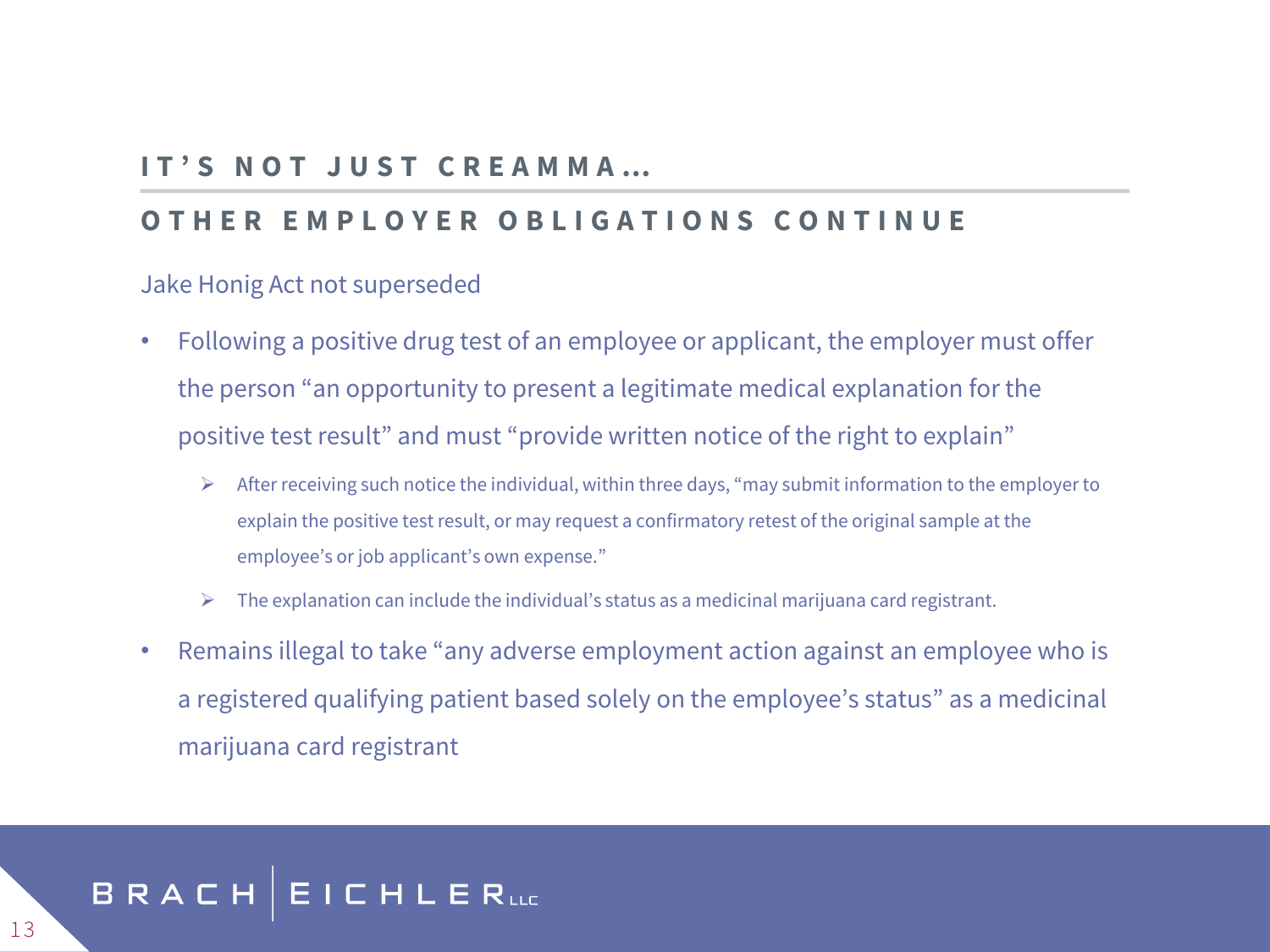#### **I T ' S N O T J U S T C R E A M M A …**

#### **OTHER EMPLOYER OBLIGATIONS CONTINUE** (continued)

NJ Law Against Discrimination not superseded

- Employers must reasonably accommodate disabled employees
- The accommodation process necessitates a cooperative dialogue with the employee
- A positive cannabis test result can be a signal that an employee is disabled and a cooperative dialogue is required

#### BRACH | **EICHLER**uc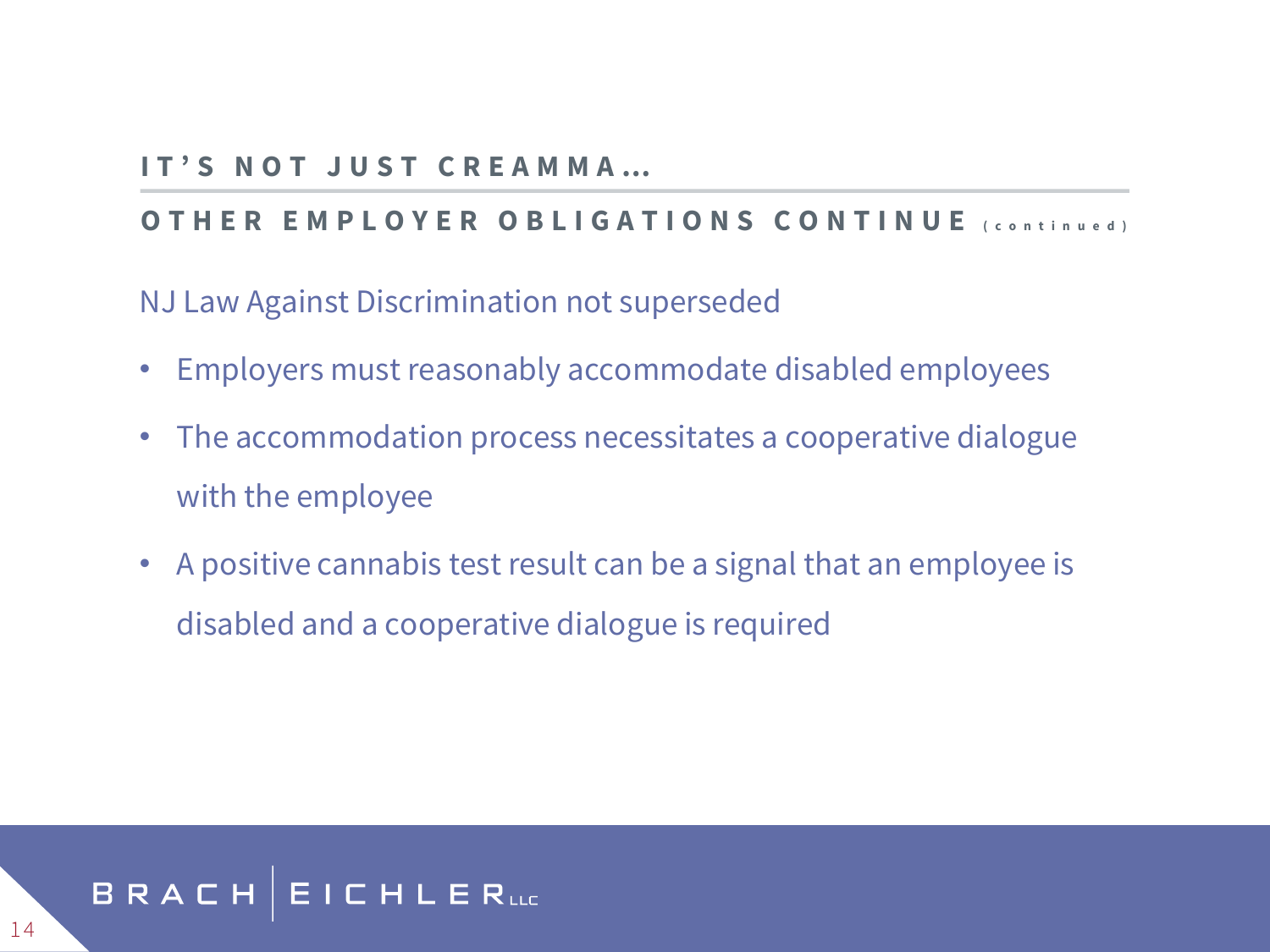#### E X E M P T I O N S F R O M C R E A M M A A R E V E R Y L I M I T E D

#### **Federal Law**

- An employer action can be exempted to comply with federal law
- E.g., federally regulated businesses where the regulation requires drug testing (most common in transportation trucking, rail, and airlines)

#### **Federal Grants**

• Employer policy prohibiting "the manufacture, transportation, delivery, possession, or use of cannabis items" can be exempted to the extent necessary to satisfy federal requirements for receiving or applying for a federal grant

#### **Federal Contractors**

- An employer policy prohibiting "the manufacture, transport, distribution, delivery, possession, or use of cannabis items" can be exempted to the extent necessary to comply with the terms and conditions of a federal contract or to satisfy federal requirements for the federal contract
- A federal contractor also "may revise their employee prohibitions" if they would suffer a "provable adverse impact" for adhering to CREAMMA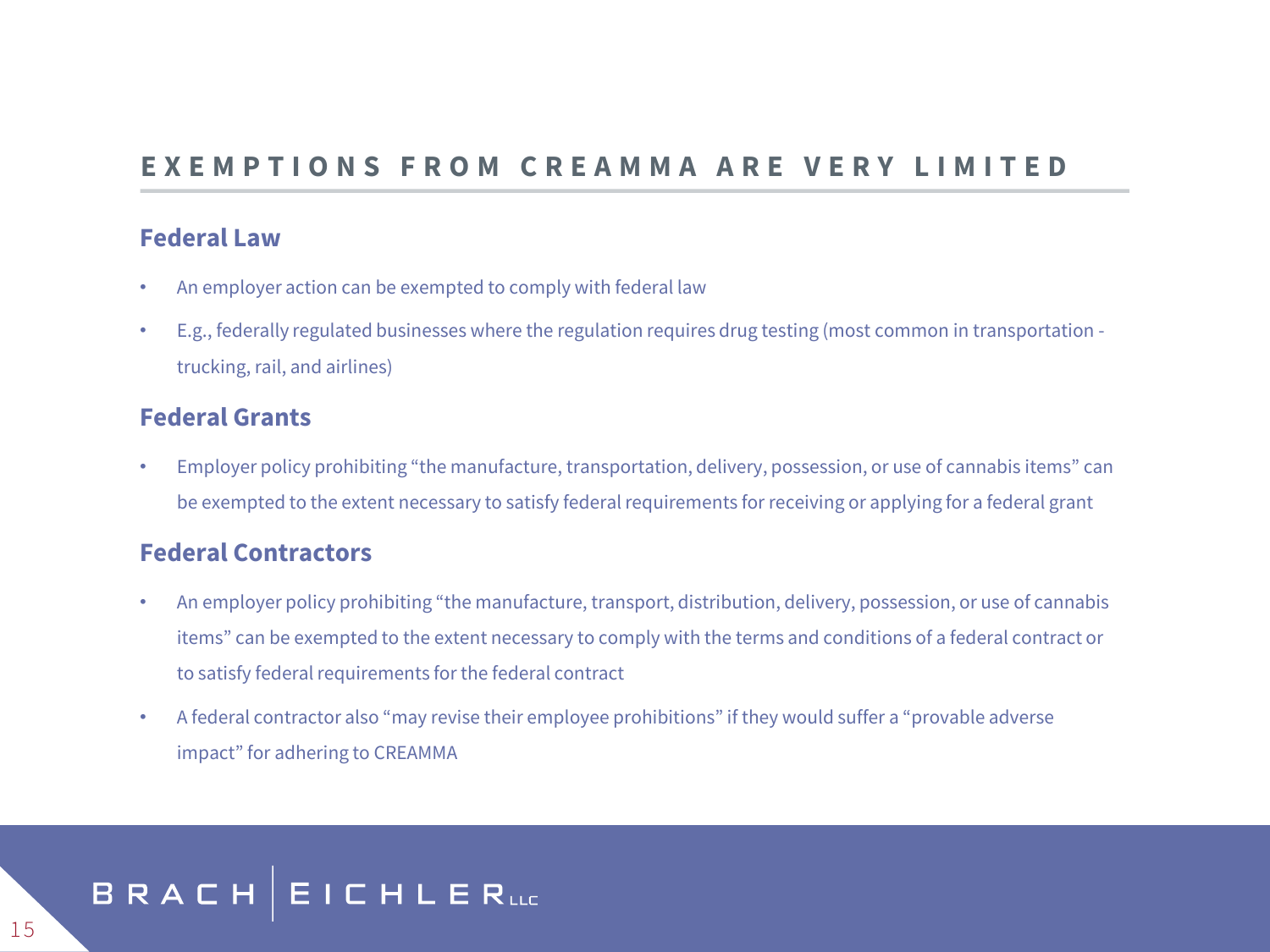#### **W H E R E A R E W E G O I N G**

#### SHOULD YOU CONTINUE TESTING FOR CANNABIS?

#### **ARGUMENTS FOR TESTING**

- Required by federal law
- Required by federal contract or grant
- Deterrence to impairment
- No WIRE certification currently required (could change in the future)
- Assessments without testing are inherently subjective

#### **ARGUMENTS AGAINST TESTING**

- At some point may be barred by CREAMMA unless employer uses a certified WIRE
- Costs and obstacles involved with conducting impairment assessment
- Positive test result ≠ impairment
- An obvious inability to perform job duties/functions can be dealt with as a disciplinary matter regardless of impairment
- Positive test result triggers Jake Honig rights and may disclose existence of a disability protected under NJ law
- Weeding out labor in a tight labor market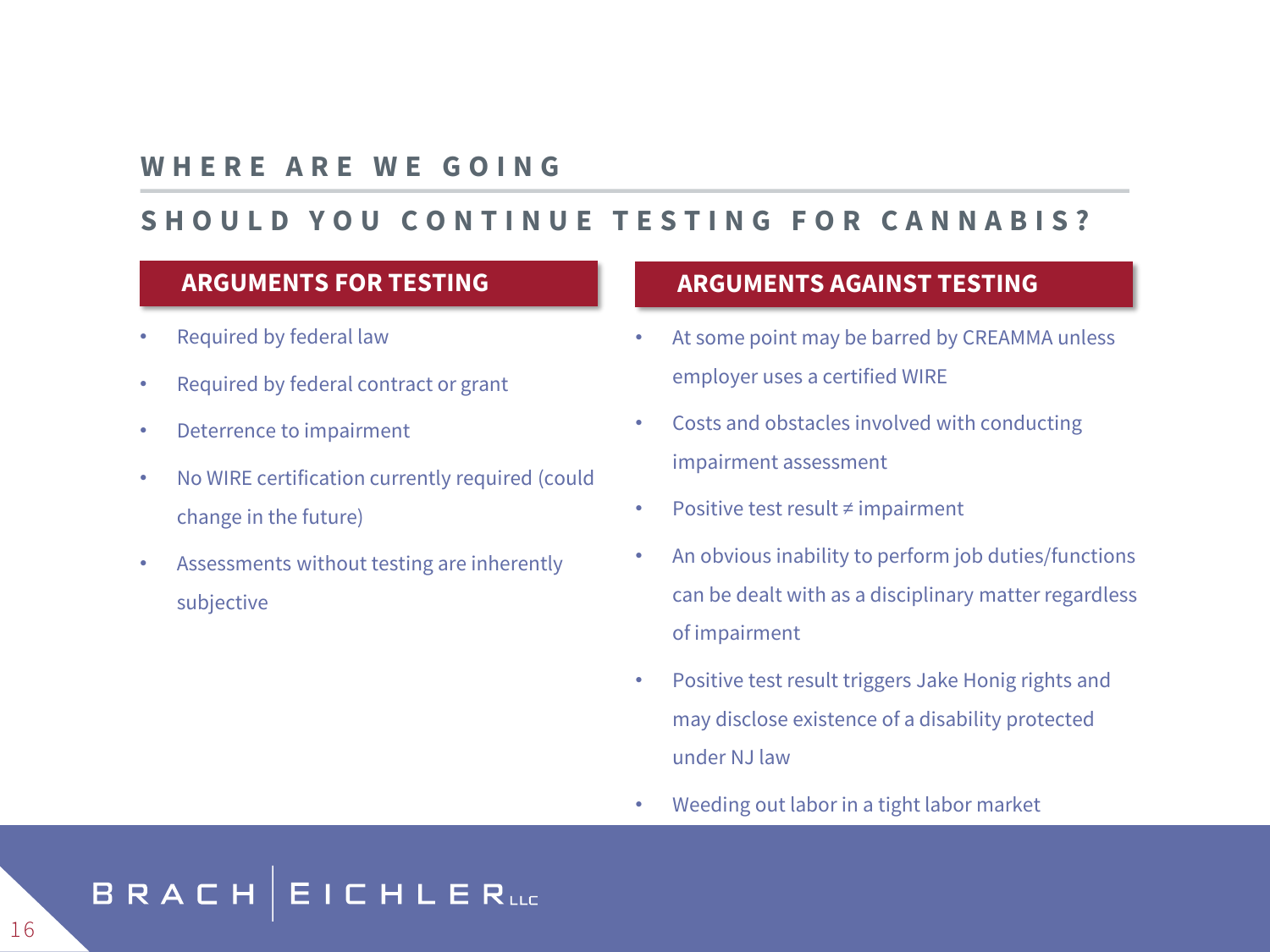## **E V E N A F T E R W I R E R E G U L A T I O N S A R E I S S U E D ,**

#### **QUESTIONS MAY STILL REMAIN**

- How quickly must an impairment assessment be conducted?
- Can the assessment be done remotely?
- What can the employee be asked to do during the assessment?
- Are applicants covered by the impairment assessment provisions?

*Perhaps will be addressed when additional regulations are issued by the Commission.*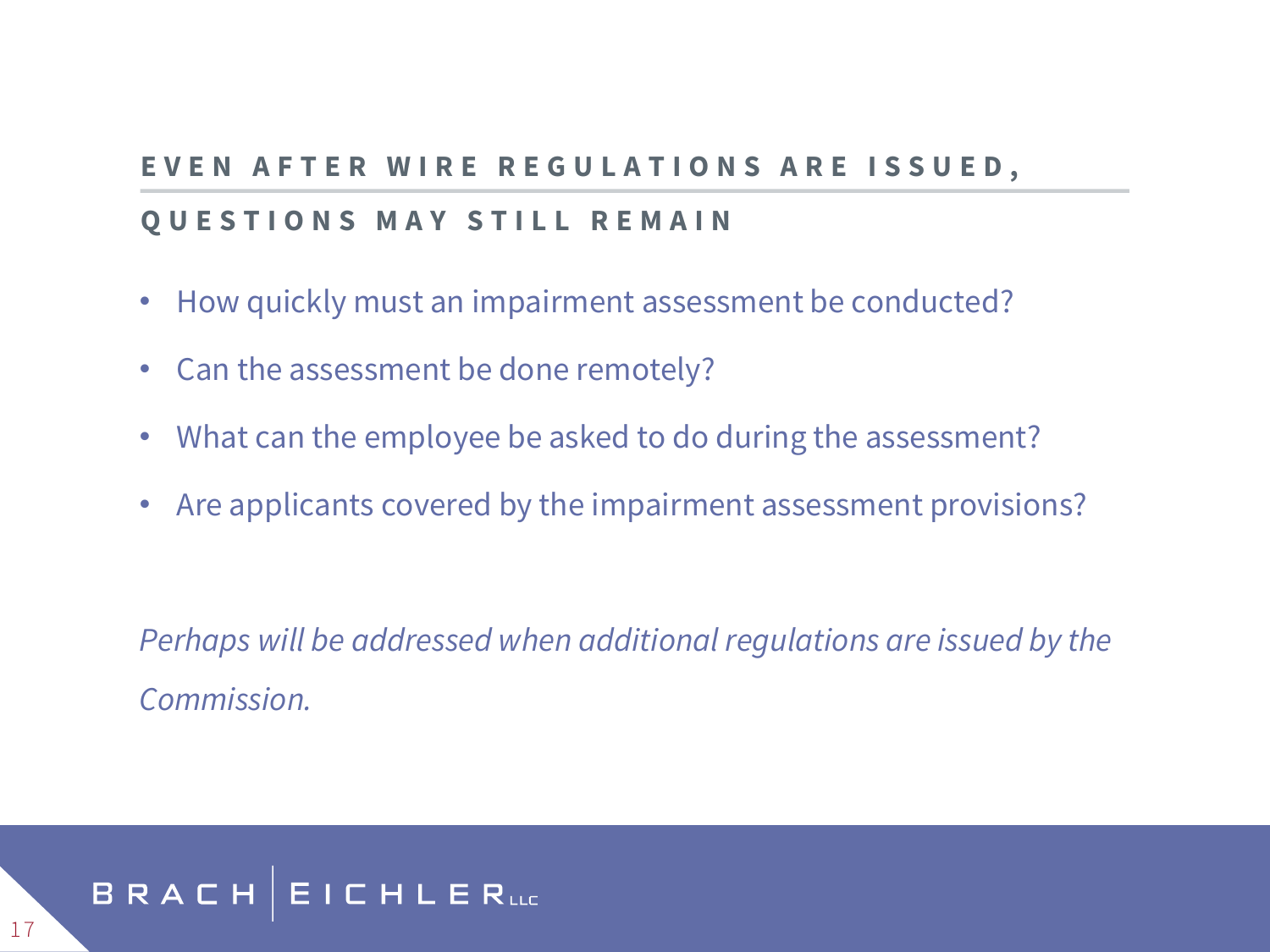### YOU DECIDED TO TEST YOUR EMPLOYEE AND IT'S **POSITIVE . . . WHAT DO YOU DO?**

- First, make sure employee receives the Jake Honig notice and review any information supplied
- Second, determine whether impairment assessment (whether conducted by a WIRE or other person) and the test results conflict
- Third, consider whether the test result stems from a protected disability and whether employee has any other "protected" status under CREAMMA or other laws (e.g., CEPA)
	- $\triangleright$  Interactive dialogue obligation if disability related
	- Be mindful of risks created by employees who vocalize their offduty cannabis usage
- Fourth, review your policies (and actual practices) regarding discipline for testing positive for intoxicating substances and act consistently

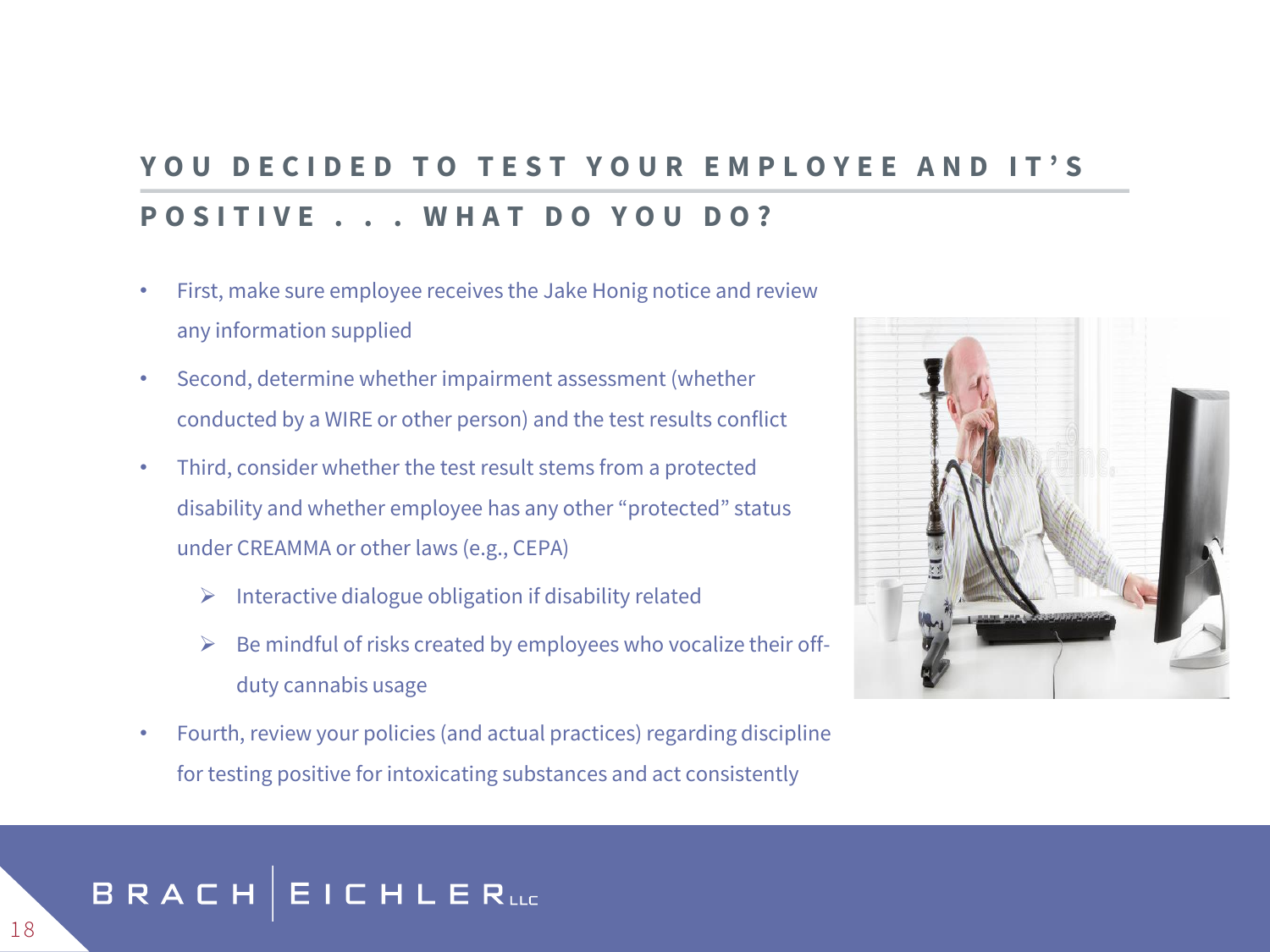### **Federal Grant Recipients**

- Read the grant
- CREAMMA exemption only to the extent necessary to comply with the grant
- Compliance with federal Drug-Free Workplace Act required





Source: GAO analysis of grant processes; and Art Explosion clip-art.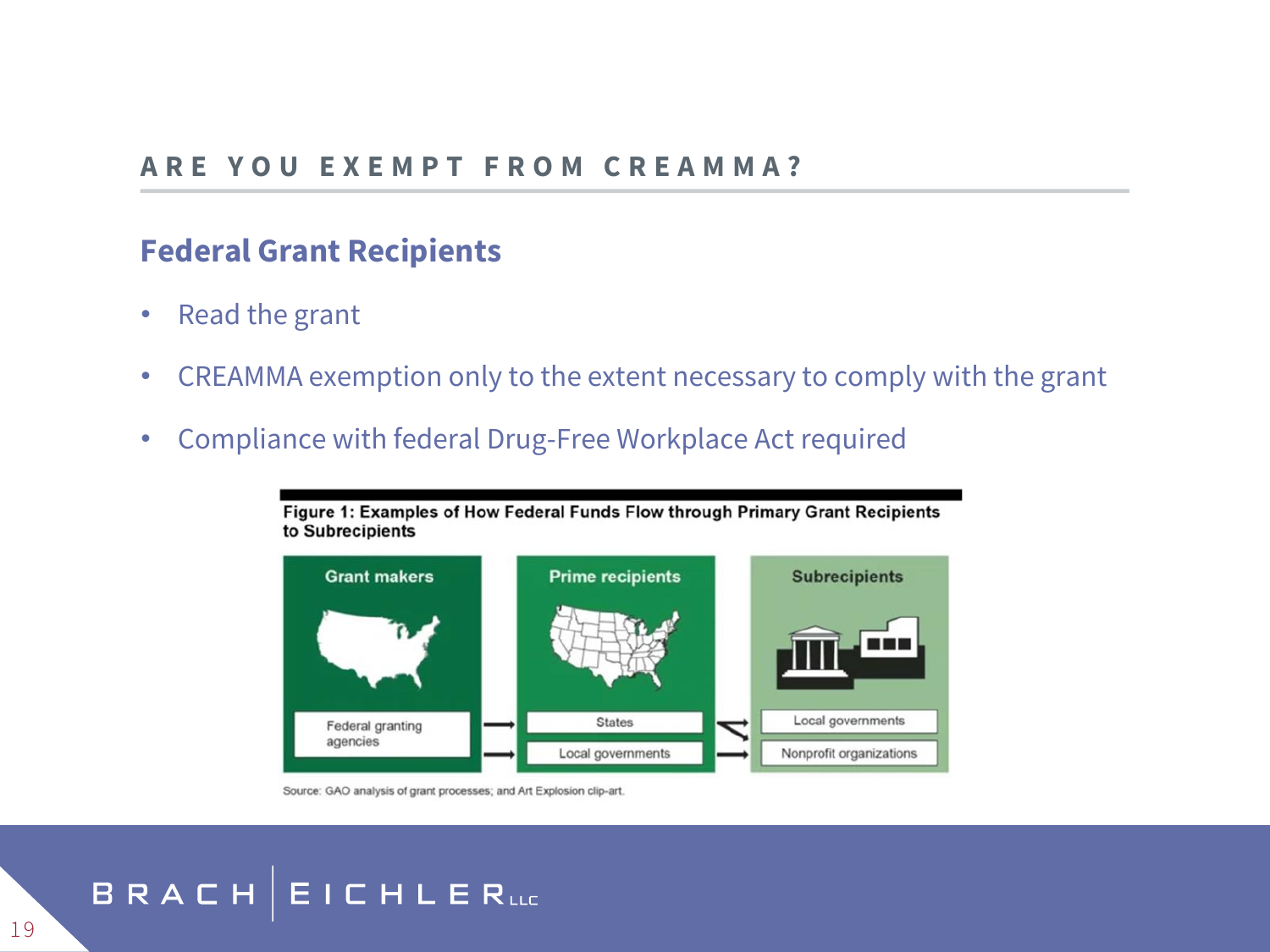### **Federal Contract**

- Determine whether you're a "federal contractor"
	- $\triangleright$  For healthcare providers:

➢ Receipt of Medicare Parts A & B does not make you a federal contractor

- If you are a "federal contractor" read the contract
- CREAMMA exemption allowed **only to the extent necessary to comply with the contract**
- Compliance with federal Drug-Free Workplace Act required for contracts of \$100,000 or more

#### BRACH | **EICHLER**uc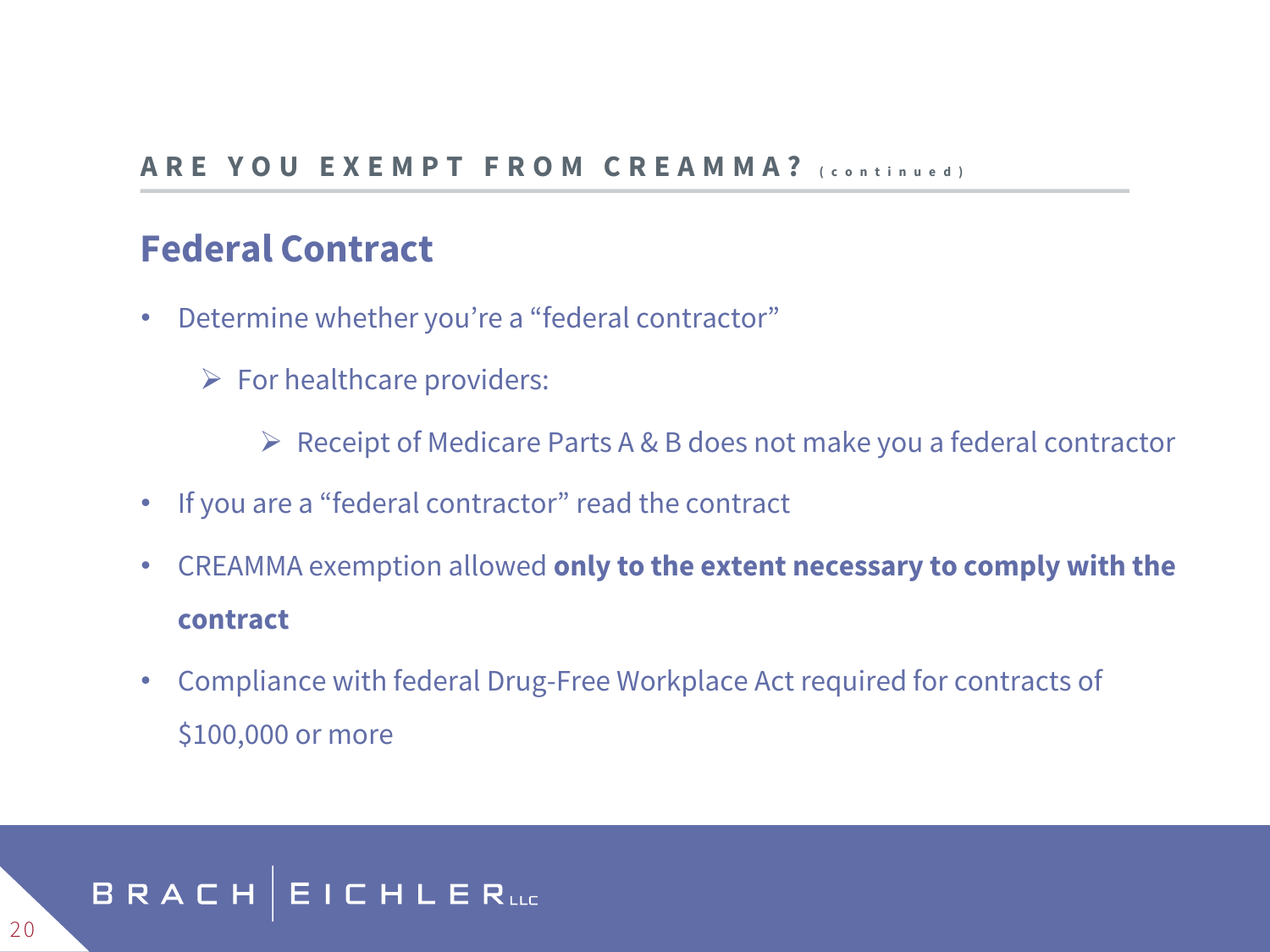#### **A R E Y O U E X E M P T F R O M C R E A M M A ? ( c o n t i n u e d )**

### **State regulated businesses where the applicable regulation requires drug testing & testing for safety sensitive positions**

- Examples include drug rehabilitation facilities and programs and a number of State employers (police, corrections, firefighters, auto mechanics)
- Regulations do not take precedence over CREAMMA's drug testing requirement provisions
- BUT, remember possible federal regulations
	- E.g., some NJ law enforcement agencies taking position police cannot use cannabis because of ATF requirements
- May want to contact the appropriate regulators for guidance
- Prior legal precedent allowed random testing for employees in certain safety sensitive positions
	- This legal precedent seems to conflict with CREAMMA

#### **EICHLERLLE** BRACH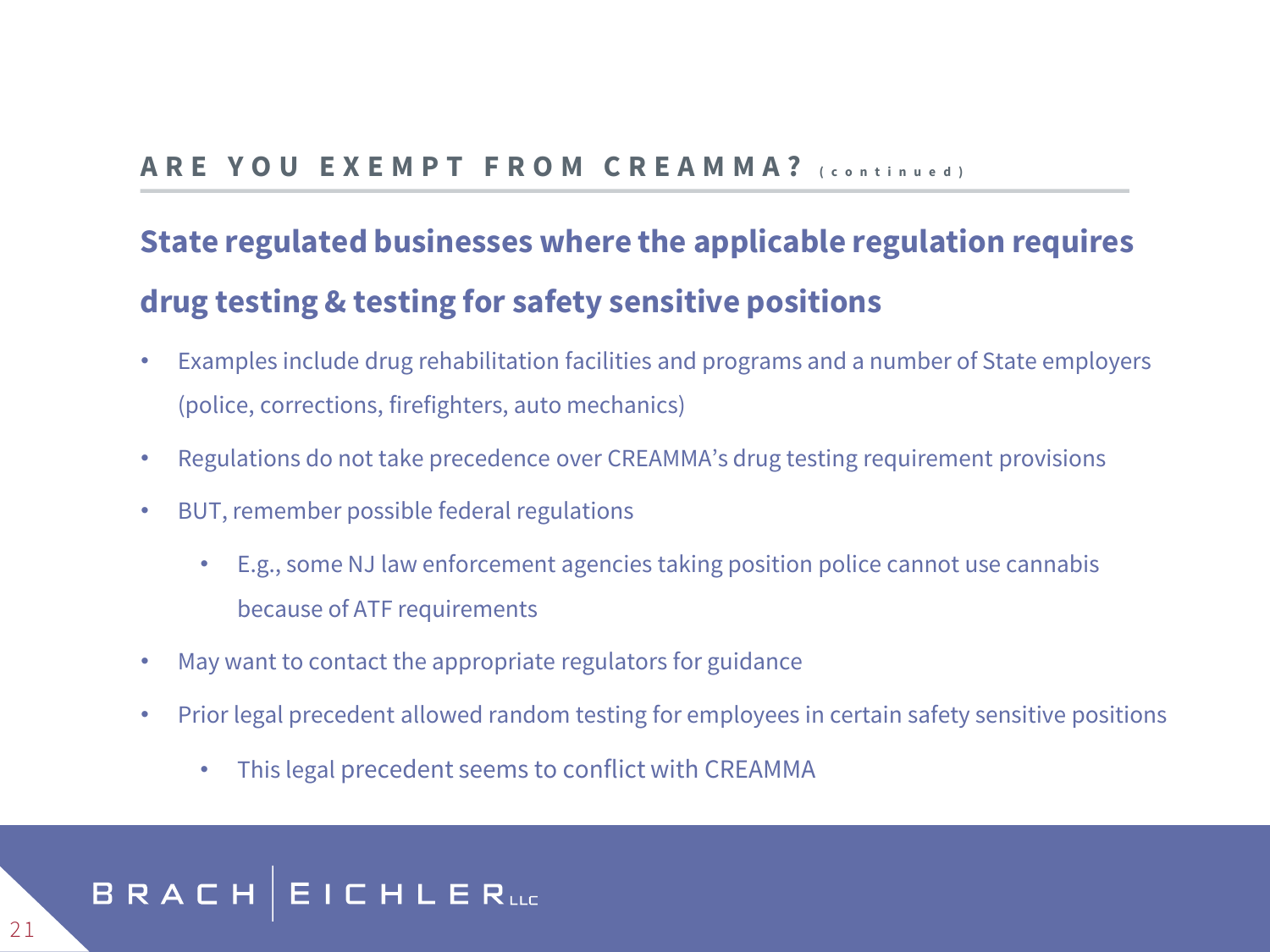#### SOME FINAL THOUGHTS & PRACTICE POINTERS

- Remember, the interplay between CREAMMA, Jake Honig, NJLAD and other laws is complex
	- $\triangleright$  Employers with multi-state operations beware; cannabis laws vary from one state to the next
- Have you updated your workplace policies and practices to comply with CREAMMA and the most current regulations?
- Ensure that management staff understand employer obligations regarding cannabis usage and protections under CREAMMA
- Failure to understand and adapt to these laws and regulations will expose employers to potential legal claims
- This area of law is constantly developing and changing *make sure you keep updated!*

#### **EICHLER**uc BRACH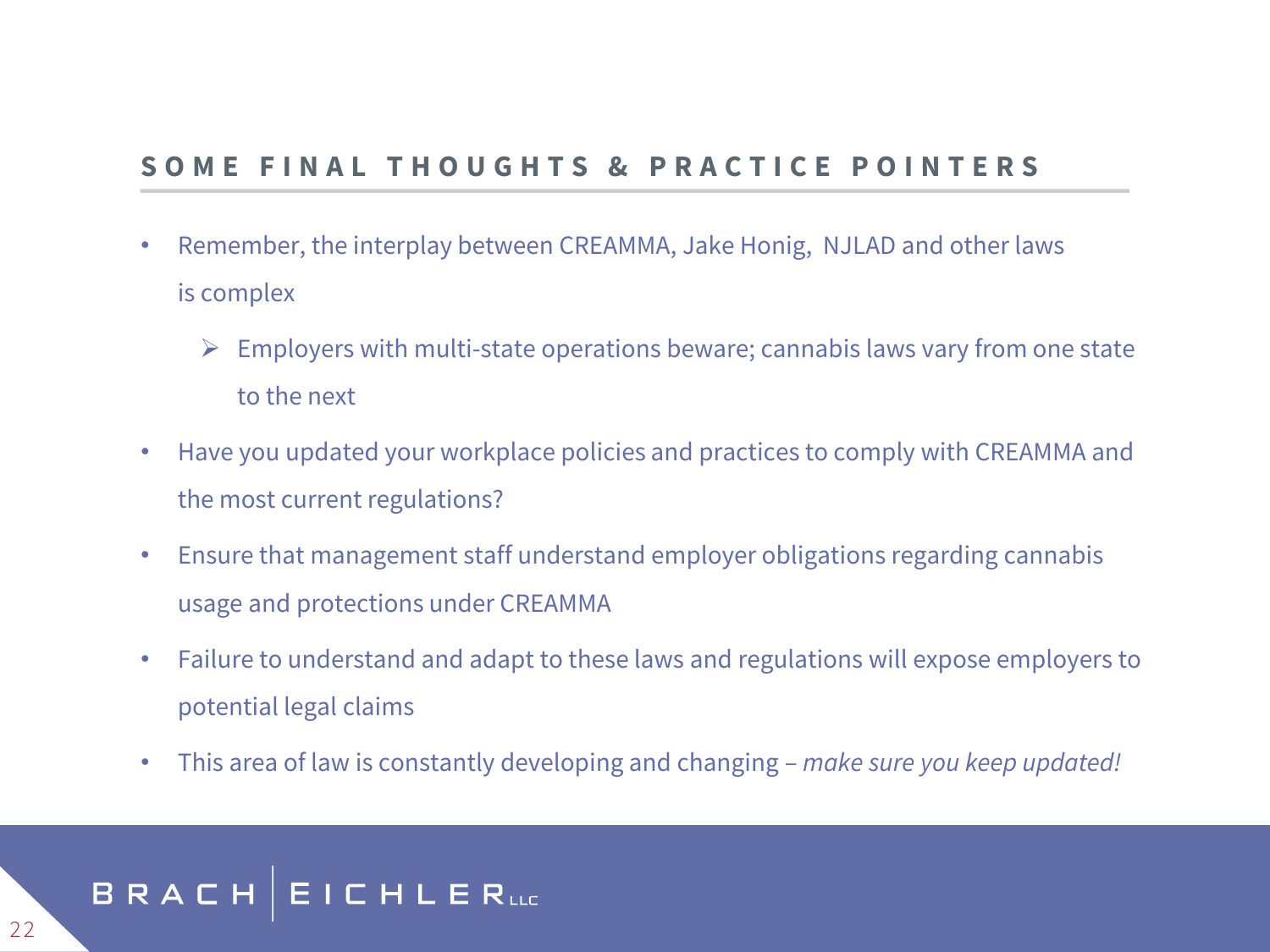#### **S I G N U P F O R O U R L A B O R A N D E M P L O Y M E N T**

#### **A N D C A N N A B I S U P D A T E S**

To sign up for our email updates please visit:

**bracheichler.com/subscribe-to-insights** or email **ischackman@bracheichler.com**

### **Follow Us on Social Media**



#### **EICHLERLLE** BRACH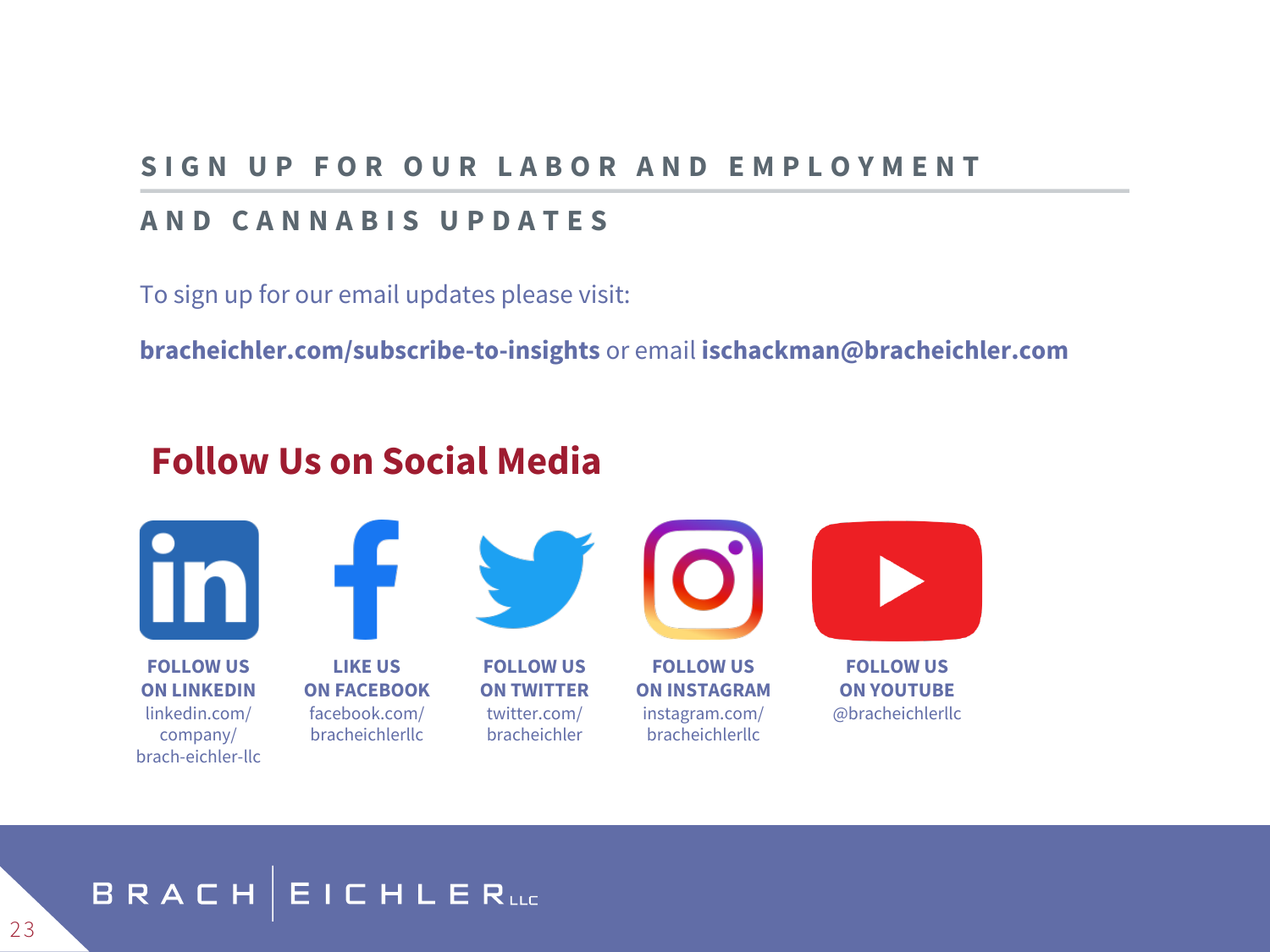#### **P R E S E N T E R S**



Managing Member and Co-Chair Cannabis Industry Practice Direct: 973.403.3107 jfanburg@bracheichler.com www.bracheichler.com

John D. Fanburg has more than 30 years of experience in health and hospital law, with an emphasis on corporate, transactional, and regulatory matters for physicians and healthcare institutions. A recognized leader in this sector, John is known for excellence in transactions, perseverance in deal-making, and strength in corporate, M&A, and regulatory matters.

His broad experience representing major hospitals, diverse medical groups, solo practitioners, and statewide physician specialty organizations provides him with in-depth knowledge of all aspects of the business of healthcare. He helps healthcare providers position themselves to deal with the constantly evolving medical marketplace, particularly healthcare reform. This includes advising clients about mergers and acquisitions, various business ventures, and creative healthcare business arrangements. John provides counsel on strategic alliances and transactions relating to physician practices, hospitals, ACOs, ambulatory surgery centers, and medical homes. He also offers guidance on regulatory compliance, corporate compliance, HIPAA, litigation, and government investigations.

In addition, as Co-Chair of Brach Eichler's Cannabis Industry Practice, John provides counsel to companies and individuals who seek to participate in New Jersey's growing medicinal cannabis industry.

#### **[John D. Fanburg, Esq.](https://www.bracheichler.com/professionals/john-d-fanburg/) [Matthew M. Collins, Esq.](https://www.bracheichler.com/professionals/matthew-m-collins/)**

www.bracheichler.com

Member and Co-Chair Labor and Employment Direct: 973.403.3151 mcollins@bracheichler.com

Matthew Collins has extensive experience representing clients in all aspects of labor and employment law. He provides strategic counsel to clients on a wide range of labor and employment issues such as discrimination; harassment; whistleblowing; discipline and discharge; layoffs; collective bargaining agreements; reasonable accommodations for disabled employees; and compliance with state and federal family and medical leave acts and applicable wage and hour laws. He also conducts training in these areas for executives, directors, managers, supervisors, and employees and conducts internal investigations of employee complaints. Matthew drafts and provides advice on employment contracts, employment manuals, personnel policies and procedures, restrictive covenants, and severance agreements, among others.

An integral part of Matthew's practice involves the representation of clients in state and federal court, in arbitrations, and before various administrative agencies including the United States Equal Employment Opportunity Commission, the New Jersey Division on Civil Rights, the United States Department of Labor, and the New Jersey Department of Labor. In addition to litigating all types of employment-related claims, he represents clients in lawsuits arising from business torts, shareholder disputes, contract disputes, and restrictive covenant violations.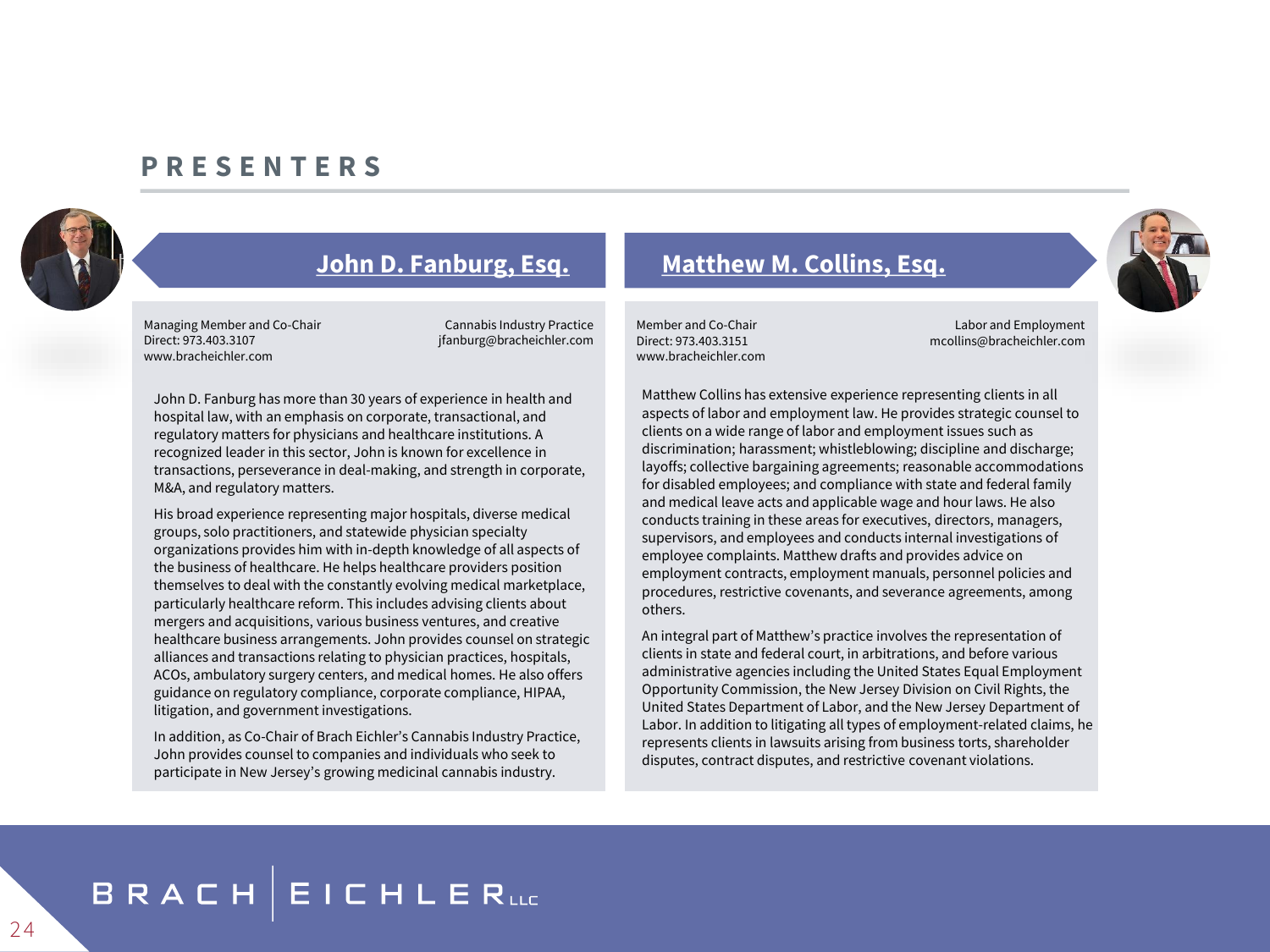#### **C O N T A C T U S**



**[John D. Fanburg, Esq.](https://www.bracheichler.com/professionals/john-d-fanburg/)** Managing Member and Co-Chair, Cannabis Industry Practice [jfanburg@bracheichler.com](mailto:jfanburg@bracheichler.com)  973-403-3107



**[Matthew M. Collins, Esq.](https://www.bracheichler.com/professionals/matthew-m-collins/)** Member and Co-Chair, Labor and Employment [mcollins@bracheichler.com](mailto:mcollins@bracheichler.com) 973-403-3151